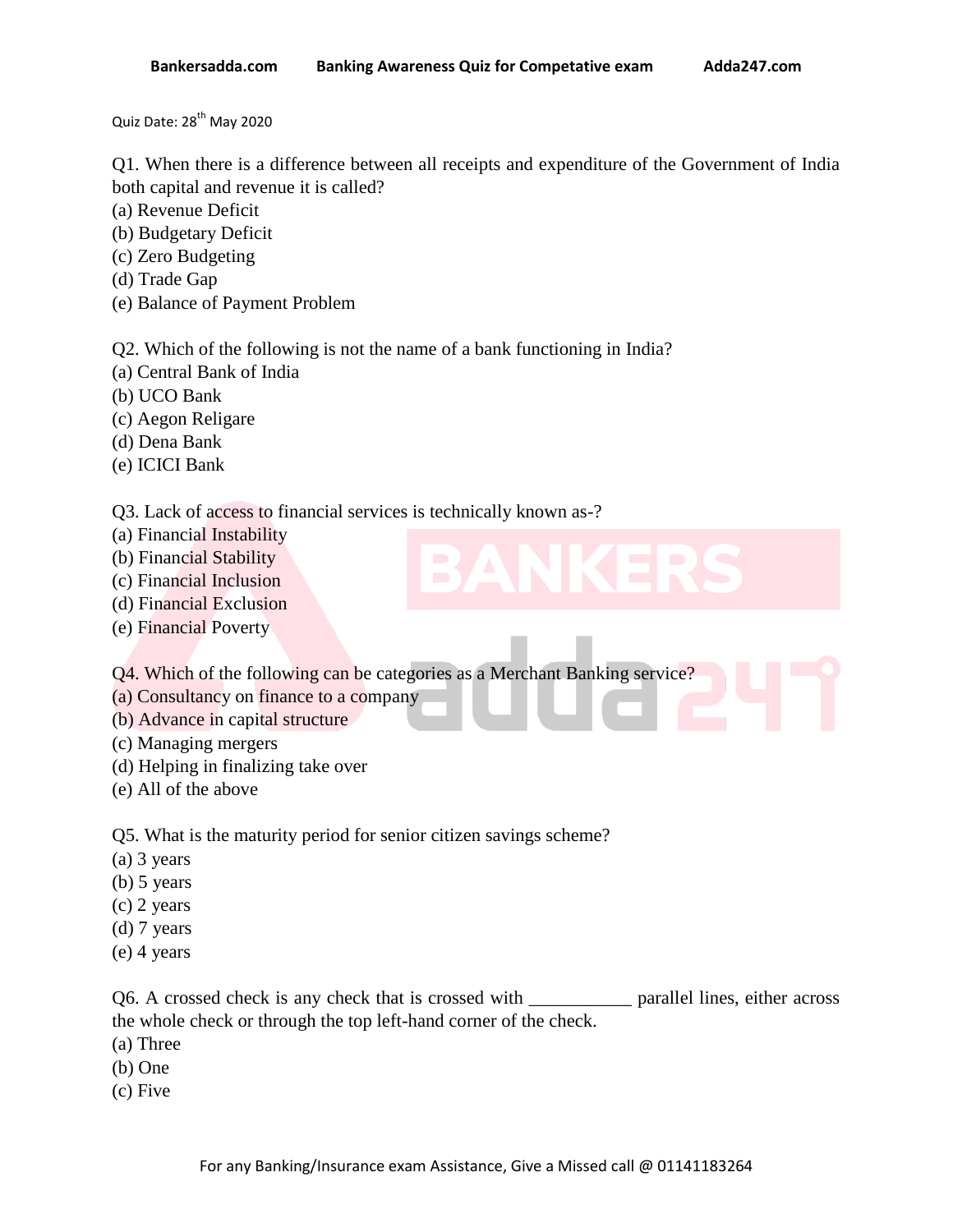- (d) Two
- (e) Four

Q7. Federal Bank is a Private Sector scheduled commercial bank. Where is the headquarters of Federal Bank?

- (a) Telangana
- (b) Andhra Pradesh
- (c) Kerala
- (d) Tamil Nadu
- (e) Karnataka



adda

- Q8. Who is primarily liable on a cheque?
- (a) Drawee banker
- (b) Drawer
- (c) Payee
- (d) Collecting banker
- (e) None of the given options is true

Q9. Which of the following Indian banks have become the first banks to join SWIFT's global payments initiative?

- (a) ICICI and HDFC Bank
- (b) IndusInd Bank and SBI
- (c) PNB and Federal Bank
- (d) Axis Bank and ICICI
- (e) ICICI and SBI

Q10. A Non-Banking Financial Company (NBFC) is a company registered under the Companies Act, 1956 engaged in-

(a) Business of loans and advances

(b) Acquisition of shares/stocks/bonds/debentures/securities issued by Government or local authority or other marketable securities of a like nature

(c) Insurance business

(d) All of the above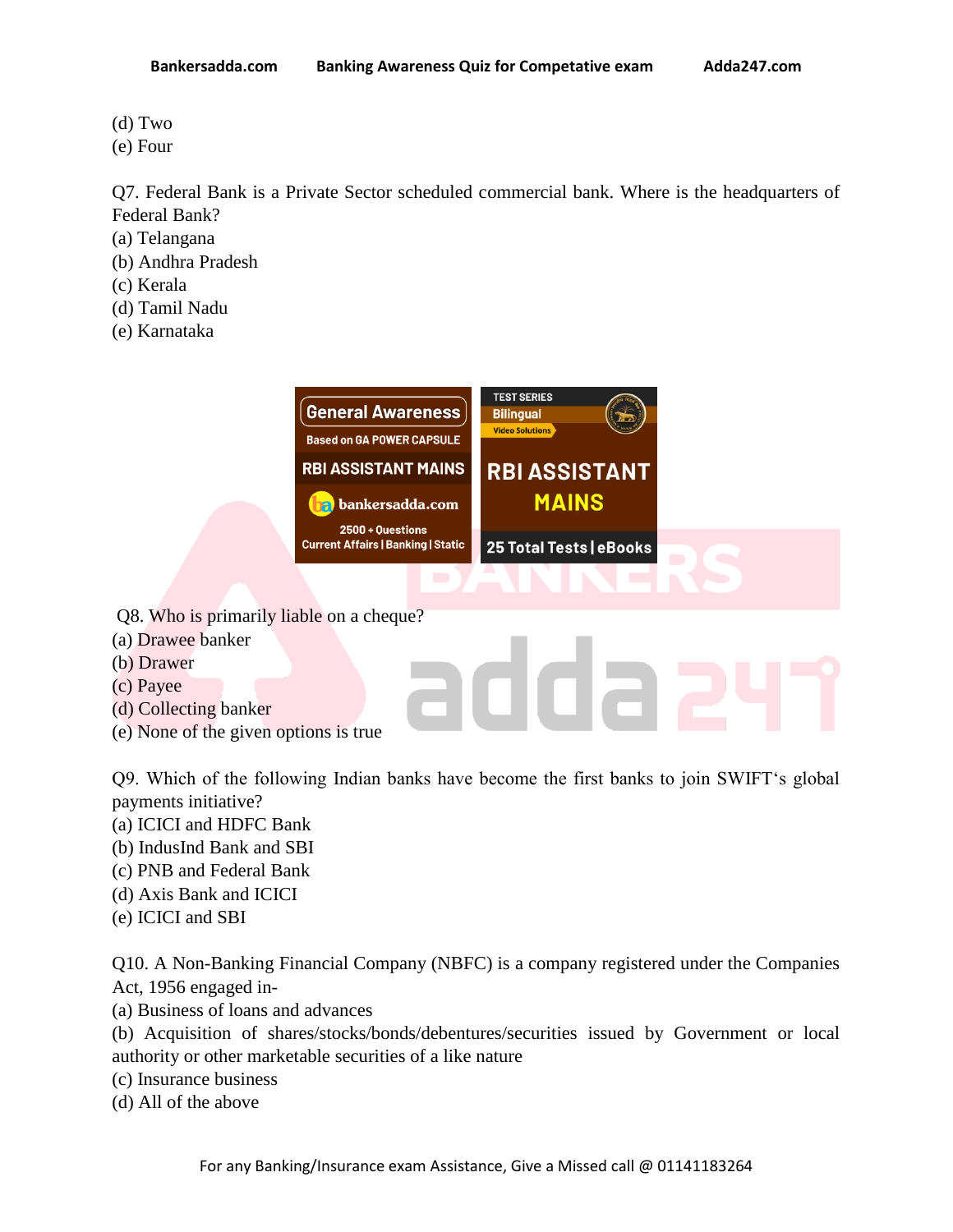- (e) None of the given options is true
- Q11. Yeldi Softcom received a licence for RBI to set up which of the following?
- (a) Open wallet
- (b) Semi-closed wallet
- (c) Closed wallet
- (d) Semi-open wallet
- (e) None of the given options is true

Q12. The Kisan Credit Card Scheme is being implemented by all-?

- (a) Co-operative Banks
- (b) Regional Rural Banks
- (c) Public Sector Banks
- (d) All of the above
- (e) None of the given options is true

## Q13. In India Mutual Funds are regulated by-?

- (a) Securities and Exchange Board of India
- (b) Reserve Bank of India
- (c) State Bank of India
- (d) Small Industrial Development Bank of India
- (e) None of the given options is true

## Q14. Demand draft is a-?

- (a) Not negotiable instrument
- (b) Not transferable instrument
- (c) Negotiable instrument
- (d) Quasi-negotiable instrument
- (e) None of the given options is true

Q15. Bank of Baroda is an Indian multinational banking and

addaa

- financial services company.
- (a) Public Sector
- (b) Regional Rural Banks
- (c) Co-operative Banks
- (d) Foreign Banks
- (e) All of the above

## **Solutions**

## S1. Ans.(b)

Sol. Budgetary deficit is the difference between all receipts and expenses in both revenue and capital account of the government. Budgetary deficit is the sum of revenue account deficit and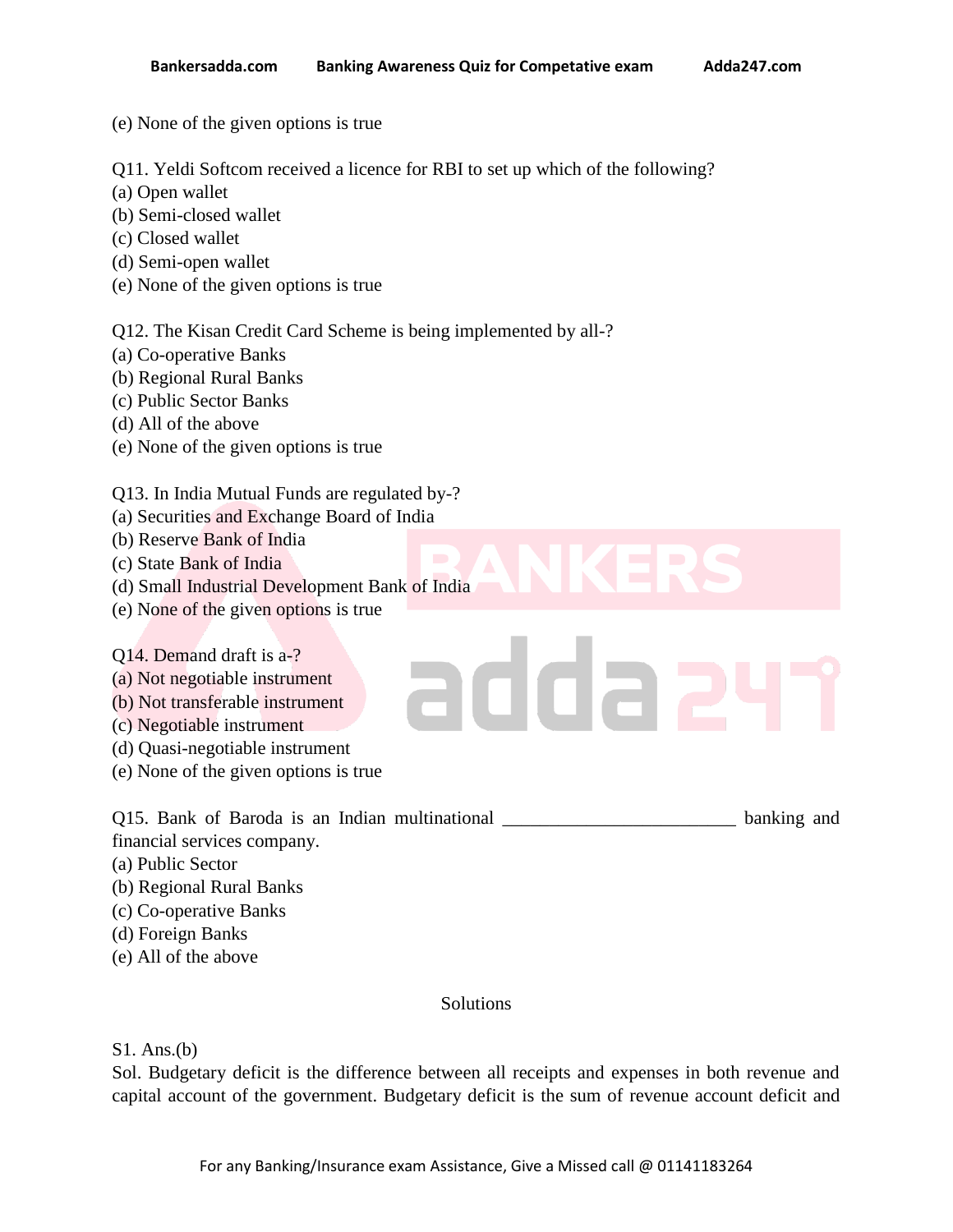capital account deficit. If revenue expenses of the government exceed revenue receipts, it results in revenue account deficit. Similarly, if the capital disbursements of the government exceed capital receipts, it leads to capital account deficit. Budgetary deficit is usually expressed as a percentage of GDP.

### S2. Ans. $(c)$

Sol. Aegon Life Insurance Company is an Indian life insurance provider founded in 2008 with headquarters in Mumbai.

### S3. Ans.(d)

Sol. Financial Exclusion can be defined as the unavailability of banking services to people with low or non income.

S4. Ans.(e) Sol. All of the above

### S5. Ans.(b)

Sol. Senior Citizens Savings Scheme (SCSS) is a government-backed savings instrument offered to Indian residents aged over 60 years. The deposit matures after 5 years from the date of account opening but can be extended once by an additional 3 years. The SCSS interest rate for January to March 2019 has been set at 8.6%.

## S6. Ans.(d)

Sol. A crossed check is any check that is crossed with two parallel lines, either across the whole check or through the top left-hand corner of the check. This symbol means that the check can only be deposited directly into a bank account and cannot be immediately cashed by a bank or any other credit institution.

### S7. Ans.(c)

Sol. Federal Bank is a Private Sector, scheduled commercial bank in India, headquartered in Aluva, Kerala.

#### S8. Ans.(b)

Sol. Drawer is primarily liable on a cheque.

### S9. Ans.(d)

Sol. ICICI Bank and Axis Bank are both the first Indian lenders to sign up for SWIFT's global payments innovation initiative.

#### S10. Ans.(d)

Sol. A Non-Banking Financial Company (NBFC) is a company registered under the Companies Act,1956 engaged in the business of loans and advances, acquisition of shares/stocks/bonds/debentures/securities issued by Government or local authority or other